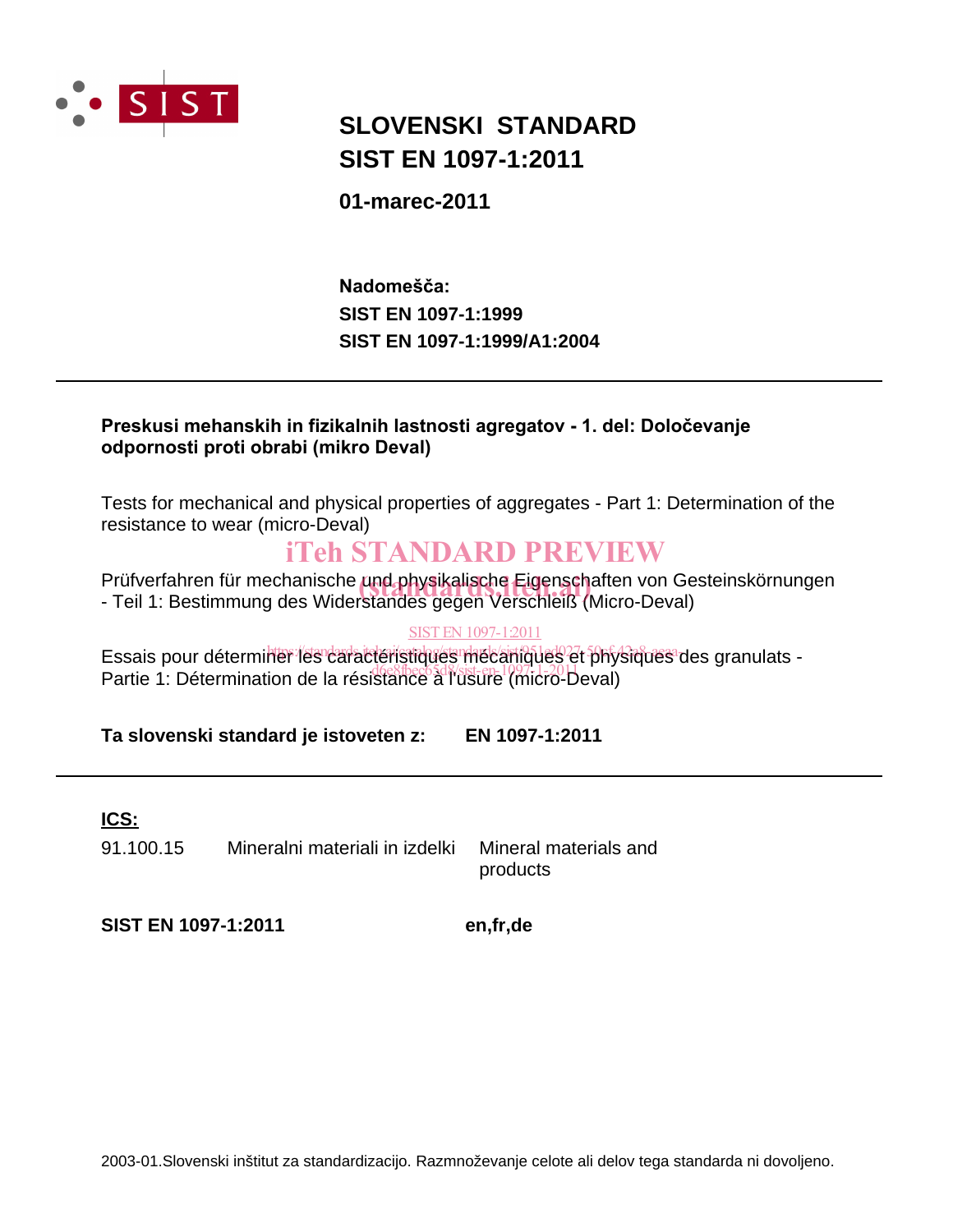**SIST EN 1097-1:2011**

# iTeh STANDARD PREVIEW (standards.iteh.ai)

SIST EN 1097-1:2011 https://standards.iteh.ai/catalog/standards/sist/951ed027-50cf-42a8-aeaad6e8fbec65d8/sist-en-1097-1-2011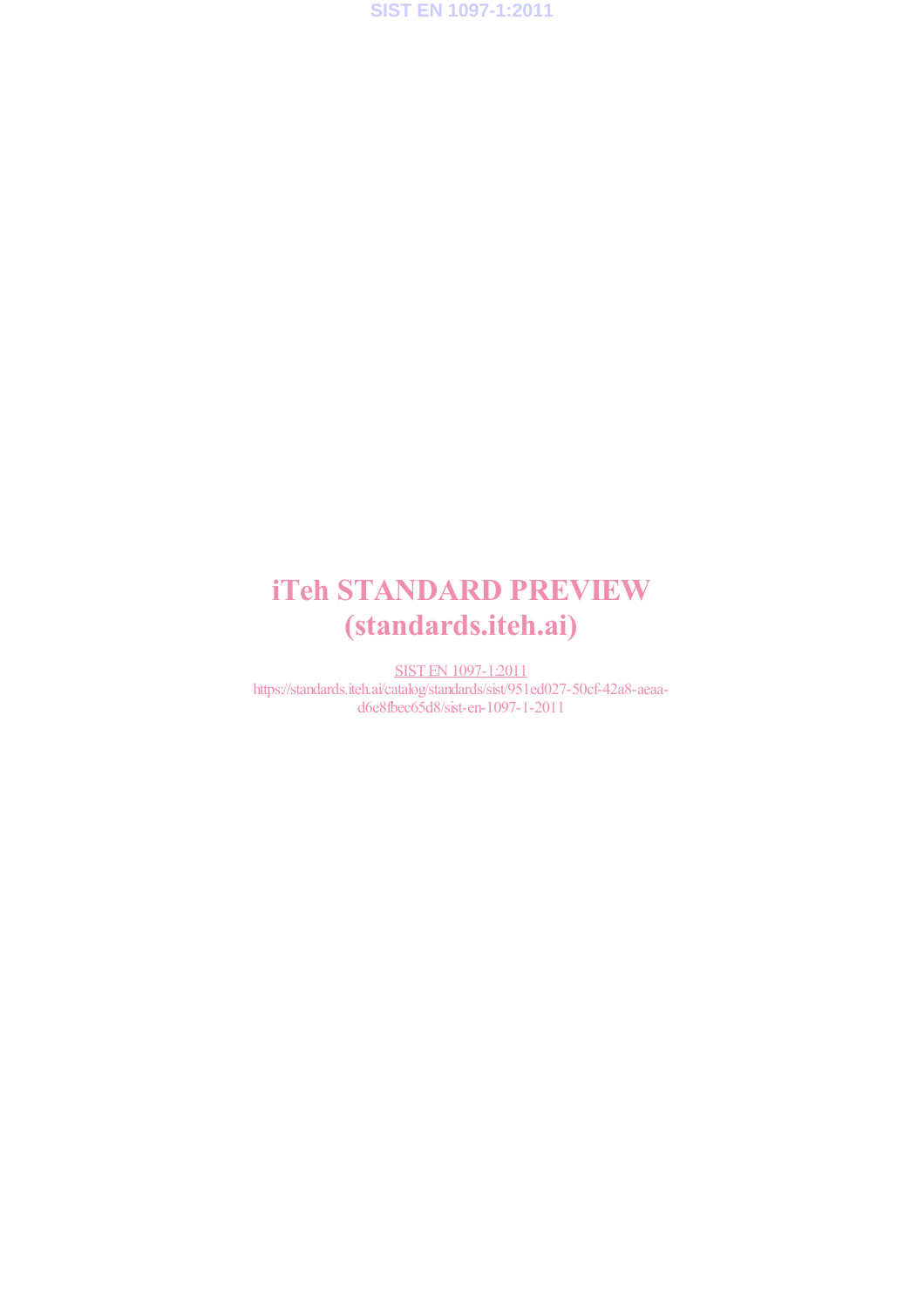#### **SIST EN 1097-1:2011**

# EUROPEAN STANDARD NORME EUROPÉENNE EUROPÄISCHE NORM

# **EN 1097-1**

January 2011

ICS 91.100.15 Supersedes EN 1097-1:1996

English Version

### Tests for mechanical and physical properties of aggregates - Part 1: Determination of the resistance to wear (micro-Deval)

Essais pour déterminer les caractéristiques mécaniques et physiques des granulats - Partie 1: Détermination de la résistance à l'usure (micro-Deval)

 Prüfverfahren für mechanische und physikalische Eigenschaften von Gesteinskörnungen - Teil 1: Bestimmung des Widerstandes gegen Verschleiß (Micro-Deval)

This European Standard was approved by CEN on 11 December 2010.

CEN members are bound to comply with the CEN/CENELEC Internal Regulations which stipulate the conditions for giving this European Standard the status of a national standard without any alteration. Up-to-date lists and bibliographical references concerning such national standards may be obtained on application to the CEN-CENELEC Management Centre or to any CEN member.

This European Standard exists in three official versions (English, French, German). A version in any other language made by translation<br>under the responsibility of a CEN member into its own language and notified to the CEN under the responsibility of a CEN member into its own language and notified to the CEN-CENELEC Management Centre has the same status as the official versions.

status as the official versions.<br>CEN members are the national standards bodies of Austria, Belgium, Bulgaria, Croatia, Cyprus, Czech Republic, Denmark, Estonia, Finland, France, Germany, Greece, Hungary, Iceland, Ireland, Italy, Latvia, Lithuania, Luxembourg, Malta, Netherlands, Norway, Poland, Portugal, Romania, Slovakia, Slovenia, Špain, Swe<u>den, Switzerland and Un</u>ited Kingdom.

https://standards.iteh.ai/catalog/standards/sist/951ed027-50cf-42a8-aeaa-

d6e8fbec65d8/sist-en-1097-1-2011



EUROPEAN COMMITTEE FOR STANDARDIZATION COMITÉ EUROPÉEN DE NORMALISATION EUROPÄISCHES KOMITEE FÜR NORMUNG

**Management Centre: Avenue Marnix 17, B-1000 Brussels**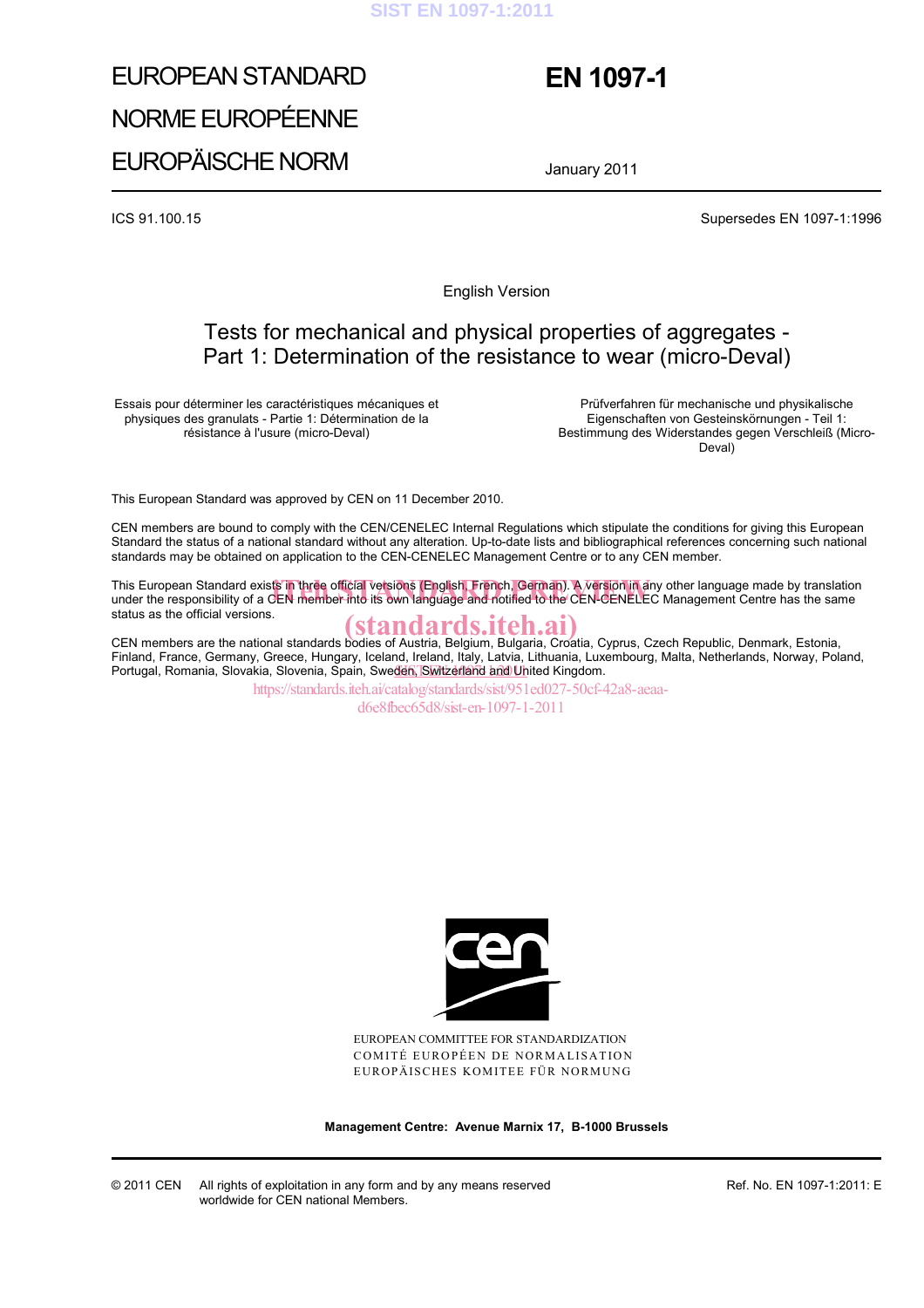## **Contents**

| 1                                      |                                                                                                |  |  |
|----------------------------------------|------------------------------------------------------------------------------------------------|--|--|
| $\mathbf{2}$                           |                                                                                                |  |  |
| 3                                      |                                                                                                |  |  |
| 4                                      |                                                                                                |  |  |
| 5<br>5.1<br>5.2                        | Additional apparatus required for the determination of the micro-Deval coefficient of          |  |  |
| 6                                      |                                                                                                |  |  |
| 7                                      |                                                                                                |  |  |
| 8                                      |                                                                                                |  |  |
| 9                                      |                                                                                                |  |  |
| 5<br>6<br>7<br>8<br>9                  | Annex A (normative) Determination of the resistance to wear (micro-Deval) of railway ballast 9 |  |  |
| B.1<br>B.2<br>B.3<br>B.4<br>B.5<br>B.6 | Annex B (informative) Determination of microfDeval coefficient in the dry condition  11        |  |  |
| 9                                      | Annex C (informative) Alternative narrow range classification for the micro-Deval test  12     |  |  |
|                                        |                                                                                                |  |  |
|                                        |                                                                                                |  |  |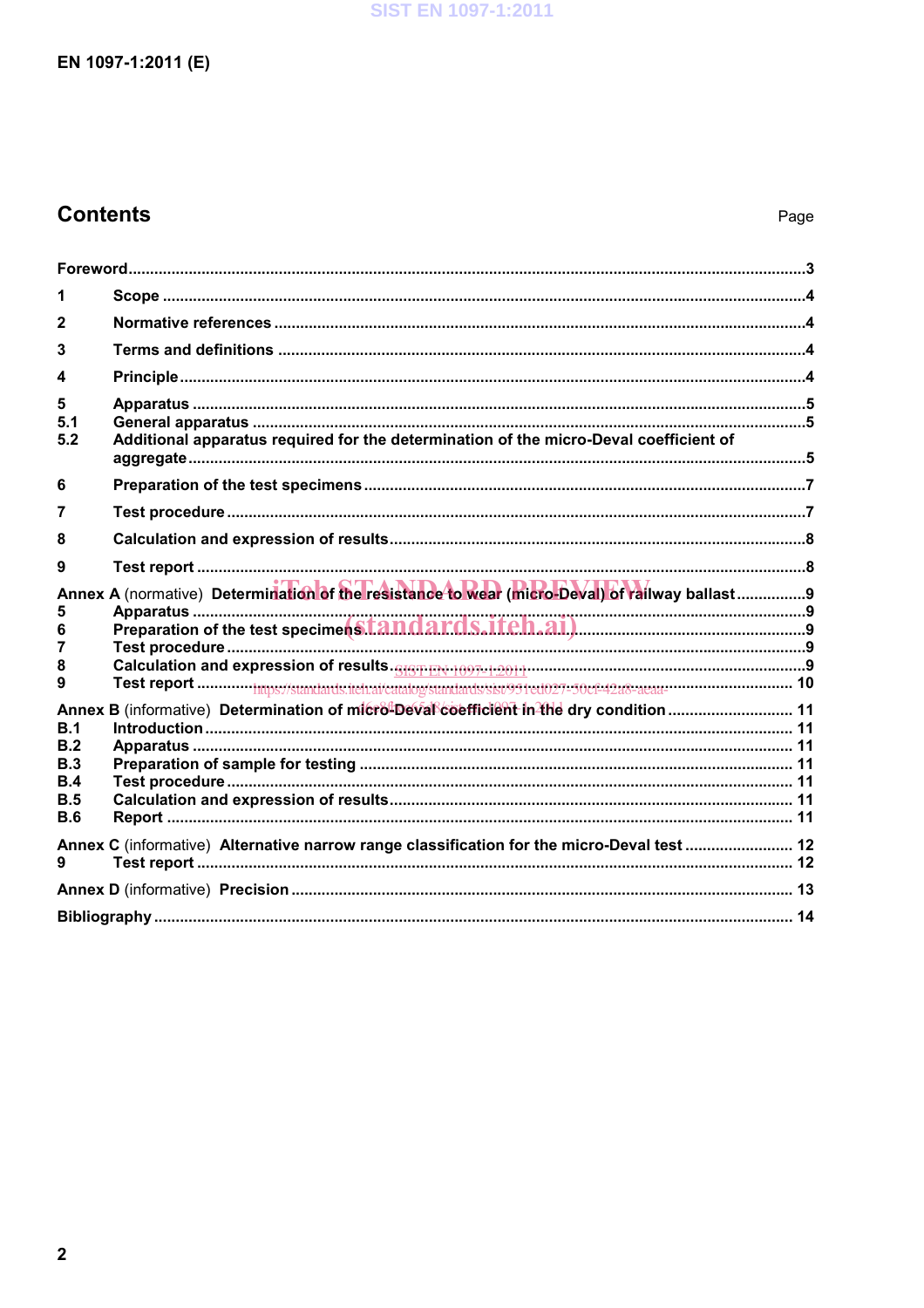### **Foreword**

This document (EN 1097-1:2011) has been prepared by Technical Committee CEN/TC 154 "Aggregates", the secretariat of which is held by BSI.

This European Standard shall be given the status of a national standard, either by publication of an identical text or by endorsement, at the latest by July 2011, and conflicting national standards shall be withdrawn at the latest by July 2011.

Attention is drawn to the possibility that some of the elements of this document may be the subject of patent rights. CEN [and/or CENELEC] shall not be held responsible for identifying any or all such patent rights.

This document replaces EN 1097-1:1996.

This standard forms part of a series of tests for mechanical and physical properties of aggregates. Test methods for other properties of aggregates will be covered by the following European Standards:

- − EN 932 (all parts), *Tests for general properties of aggregates*;
- − EN 933 (all parts), *Tests for geometrical properties of aggregates*;
- − EN 1367 (all parts), *Tests for thermal and weathering properties of aggregates*; eh STANDARD PREVIE (standards.iteh.ai)
- − EN 1744 (all parts), *Tests for chemical properties of aggregates*;
- − EN 13179 (all parts), *Tests for filler aggregate used in bituminous mixtures*. SIST EN 1097-1:2011 httparts), Tests for filler aggregate used-in biturninous mixture<br>https://standards.iteh.ai/catalog/standards/sist/951ed027-50ci-42a8-aeaa-

The other Parts of EN 1097 will be: d6e8fbec65d8/sist-en-1097-1-2011

− *Part 2: Methods for the determination of resistance to fragmentation*;

- 
- − *Part 3: Determination of loose bulk density and voids*;
- − *Part 4: Determination of the voids of dry compacted filler*;
- − *Part 5: Determination of the water content by drying in a ventilated oven*;
- − *Part 6: Determination of particle density and water absorption*;
- − *Part 7: Determination of the particle density of filler Pyknometer method*;
- − *Part 8: Determination of the polished stone value*;
- − *Part 9: Determination of the resistance to wear by abrasion from studded tyres Nordic test*;
- − *Part 10: Determination of water suction height*.

According to the CEN/CENELEC Internal Regulations, the national standards organizations of the following countries are bound to implement this European Standard: Austria, Belgium, Bulgaria, Croatia, Cyprus, Czech Republic, Denmark, Estonia, Finland, France, Germany, Greece, Hungary, Iceland, Ireland, Italy, Latvia, Lithuania, Luxembourg, Malta, Netherlands, Norway, Poland, Portugal, Romania, Slovakia, Slovenia, Spain, Sweden, Switzerland and United Kingdom.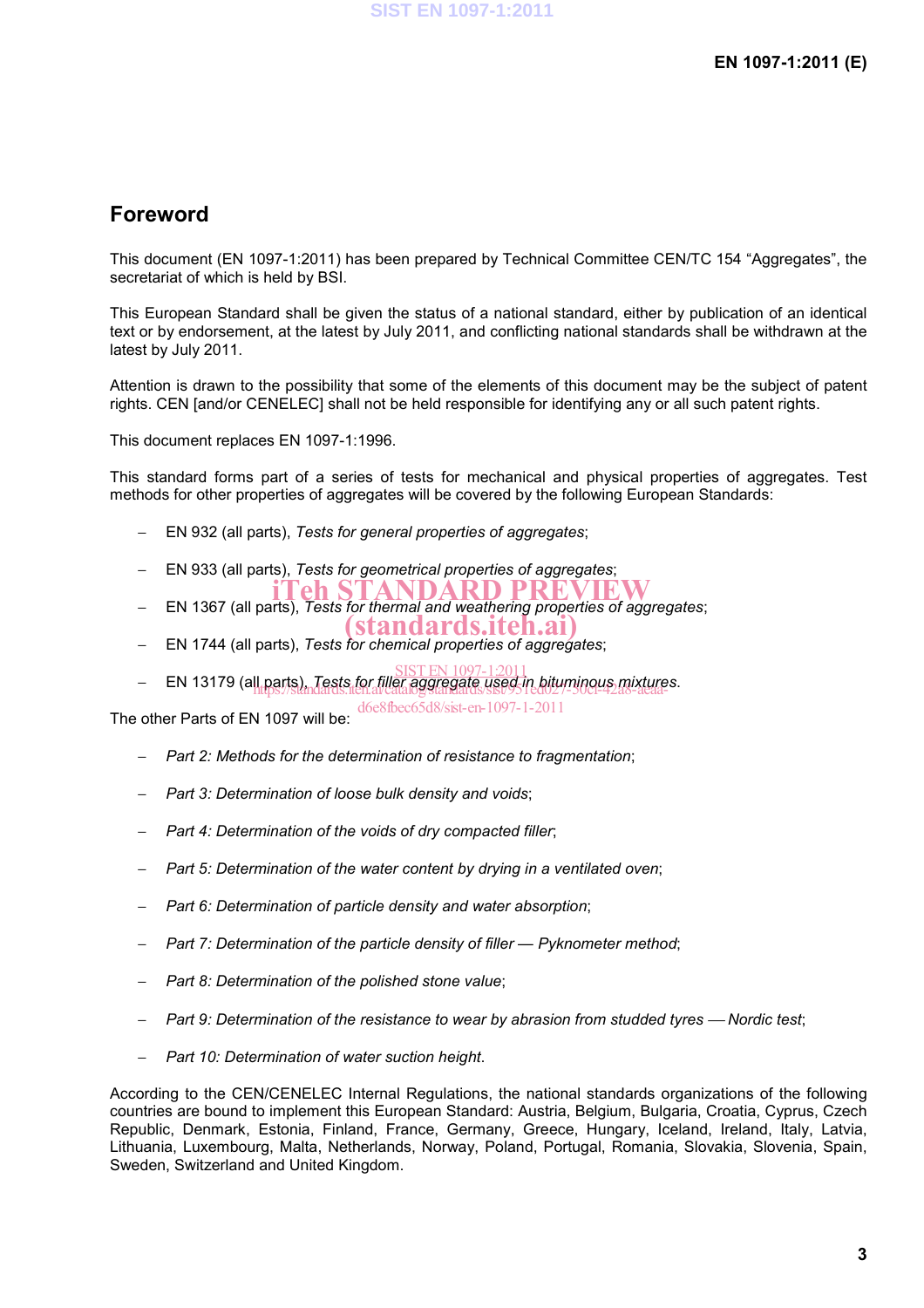#### **1 Scope**

This European Standard describes the reference method used for type testing and in case of dispute for determining the resistance to wear of coarse aggregates (main text) and aggregates for railway ballast (Annex A). For other purposes, in particular factory production control, other methods may be used provided that an appropriate working relationship with the reference method has been established. The sample is normally tested in a wet condition, but the test may also be carried out in a dry condition. This European Standard applies to natural, manufactured or recycled aggregates used in building or civil engineering.

#### **2 Normative references**

The following referenced documents are indispensable for the application of this document. For dated references, only the edition cited applies. For undated references, the latest edition of the referenced document (including any amendments) applies.

EN 932-2, *Tests for general properties of aggregates — Part 2: Methods for reducing laboratory samples* 

EN 932-5, *Tests for general properties of aggregates — Part 5: Common equipment and calibration* 

EN 933-1:1997, *Tests for geometrical properties of aggregates — Part 1: Determination of particle size distribution — Sieving method*

EN ISO 4788, *Laboratory glassware* — Graduated measuring cylinders (ISO 4788:2005)

ISO 3290-1, *Rolling bearings — Balls — Part 1: Steel ball S.iteh.ai*)

#### SIST EN 1097-1:2011

**3 Terms and definitions**  https://standards.iteh.ai/catalog/standards/sist/951ed027-50cf-42a8-aeaa-

For the purposes of this document, the following terms and definitions apply:

#### **3.1**

#### **test portion**

sample used as a whole in a single test

#### **3.2**

#### **test specimen**

sample used in a single determination when a test method requires more than one determination of a property

#### **3.3**

#### **laboratory sample**

reduced sample derived from a bulk sample for laboratory testing

#### **3.4**

#### **constant mass**

mass determined by successive weightings performed at least 1 h apart and not differing by more than 0,1%

NOTE In many cases, constant mass can be achieved after a test portion has been dried for a pre-determined period in a specified oven at (110  $\pm$  5) °C. Test laboratories can determine the time required to achieve constant mass for specific types and sizes of sample dependent upon the drying capacity of the oven used.

#### **4 Principle**

The test determines the micro-Deval coefficient which is the percentage of the original sample reduced to a size smaller than 1,6 mm during rolling.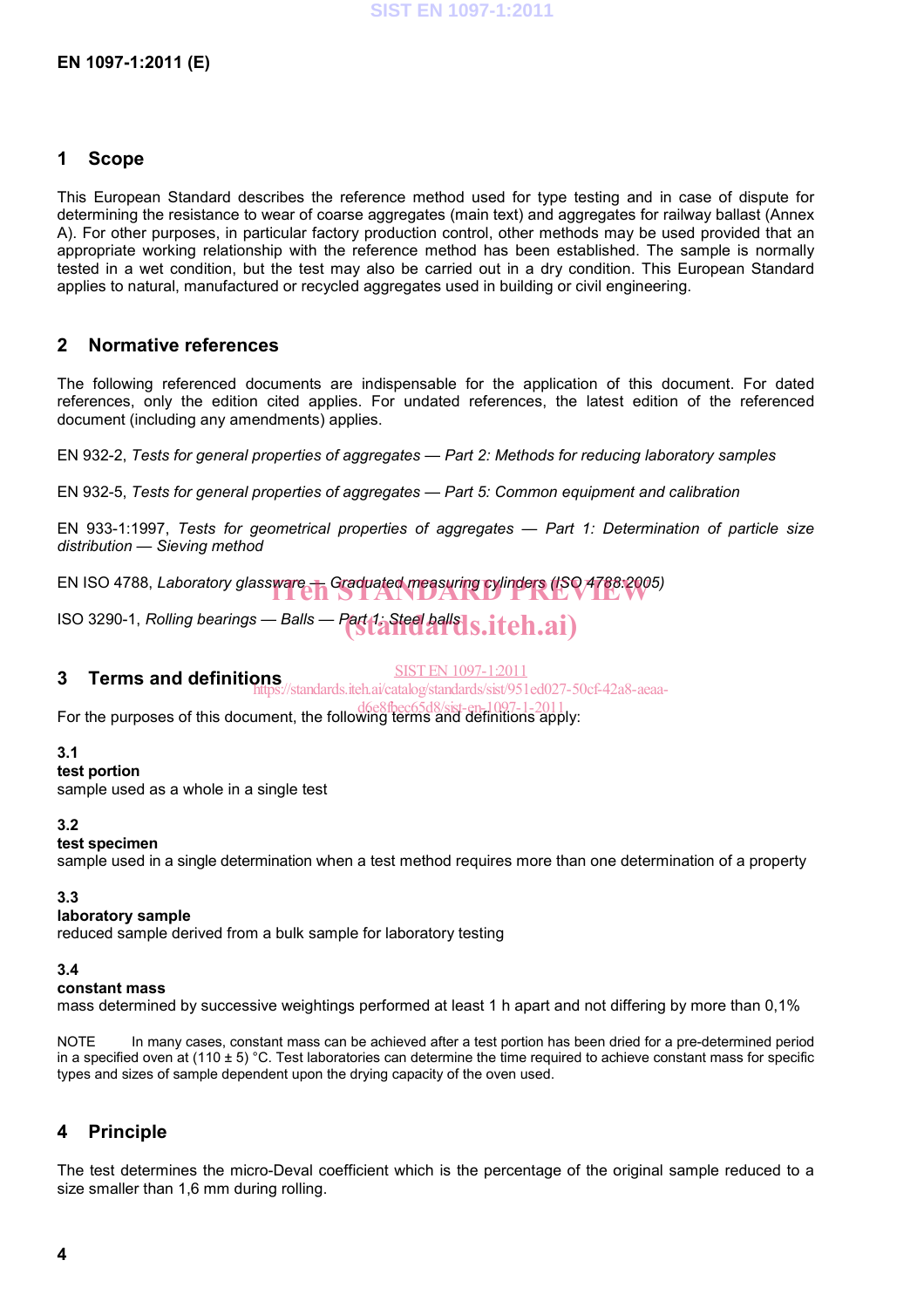The test consists of measuring the wear produced by friction between the aggregates and an abrasive charge in a rotating drum under defined conditions.

When rolling is complete, the percentage retained on a 1,6 mm sieve is used to calculate the micro-Deval coefficient.

The test method described in this European Standard is the reference method and is carried out with dry aggregate with the addition of water to give a value of MDE. Annex B gives details of how the test can be performed without the addition of water, to give a value of  $M_{\text{DS}}$ .

NOTE A lower value of the micro-Deval coefficient indicates a better resistance to wear.

### **5 Apparatus**

Unless otherwise stated, all apparatus shall conform to the general requirements of EN 932-5.

#### **5.1 General apparatus**

**5.1.1 Balance,** capable of weighing both the test specimen and the charge to an accuracy of 0,1 % of the mass of the test portion.

**5.1.2 Test sieves:** 1,6 mm, 8 mm, 10 mm, 11,2 mm (or 12,5 mm) and 14 mm.

**5.1.3** Ventilated oven, controlled to maintain a temperature of (110 ± 5)  $\sqrt{C}$ .

5.1.4 Means of washing the sieved samplerds.itch.ai)

**5.1.5 Equipment for reducing the laboratory samples to a test portion,** as described in EN 932-2. SIST EN 1097-1:2011

5.1.6 Graduated **glass measuring** eyilnder (or eyilnders), conforming to EN ISO 4788, or other means of measuring  $(2.5 \pm 0.05)$  I of water. d6e8fbec65d8/sist-en-1097-1-2011

#### **5.2 Additional apparatus required for the determination of the micro-Deval coefficient of aggregate**

**5.2.1** A typical micro-Deval apparatus as shown in Figure 1. A micro-Deval apparatus shall have the following essential characteristics as specified in 5.2.2, 5.2.3, 5.2.4, 5.2.5 and 5.2.6.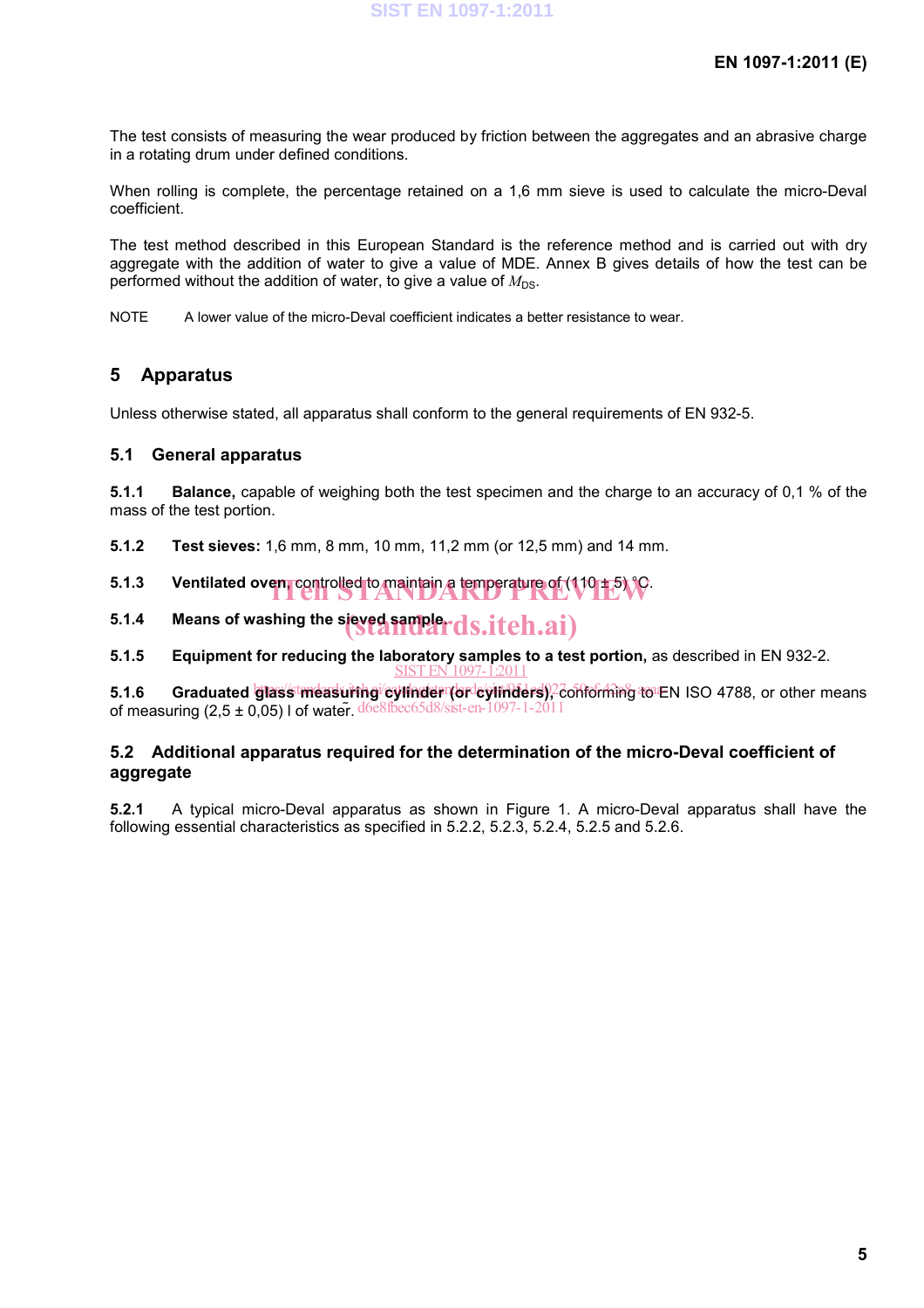

6 drive wheel

**Key** 

7 cross section of a drum

# **Figure 1 — Diagram of typical apparatus**

**5.2.2** It shall consist of one of four hollow drums, closed at one end, having an inside diameter of  $(200 \pm 1)$  mm and an internal length measured from the base to the inside of the lid of (154  $\pm$  1) mm. The drums shall be made of stainless steel at least 3 mm thick which are placed on two shafts which rotate on a horizontal axis.

**5.2.3** The insides of drums shall be free of protrusions resulting from welding or the method of attachment. The drums shall be closed by flat lids at least 8 mm thick and fitted with watertight and dust tight seals.

**5.2.4** The abrasive charge shall consist of steel balls complying with ISO 3290-1 (10 ± 0,5) mm in diameter.

NOTE The diameter of the balls can be checked quickly by passing them over parallel bars 9,5 mm apart.